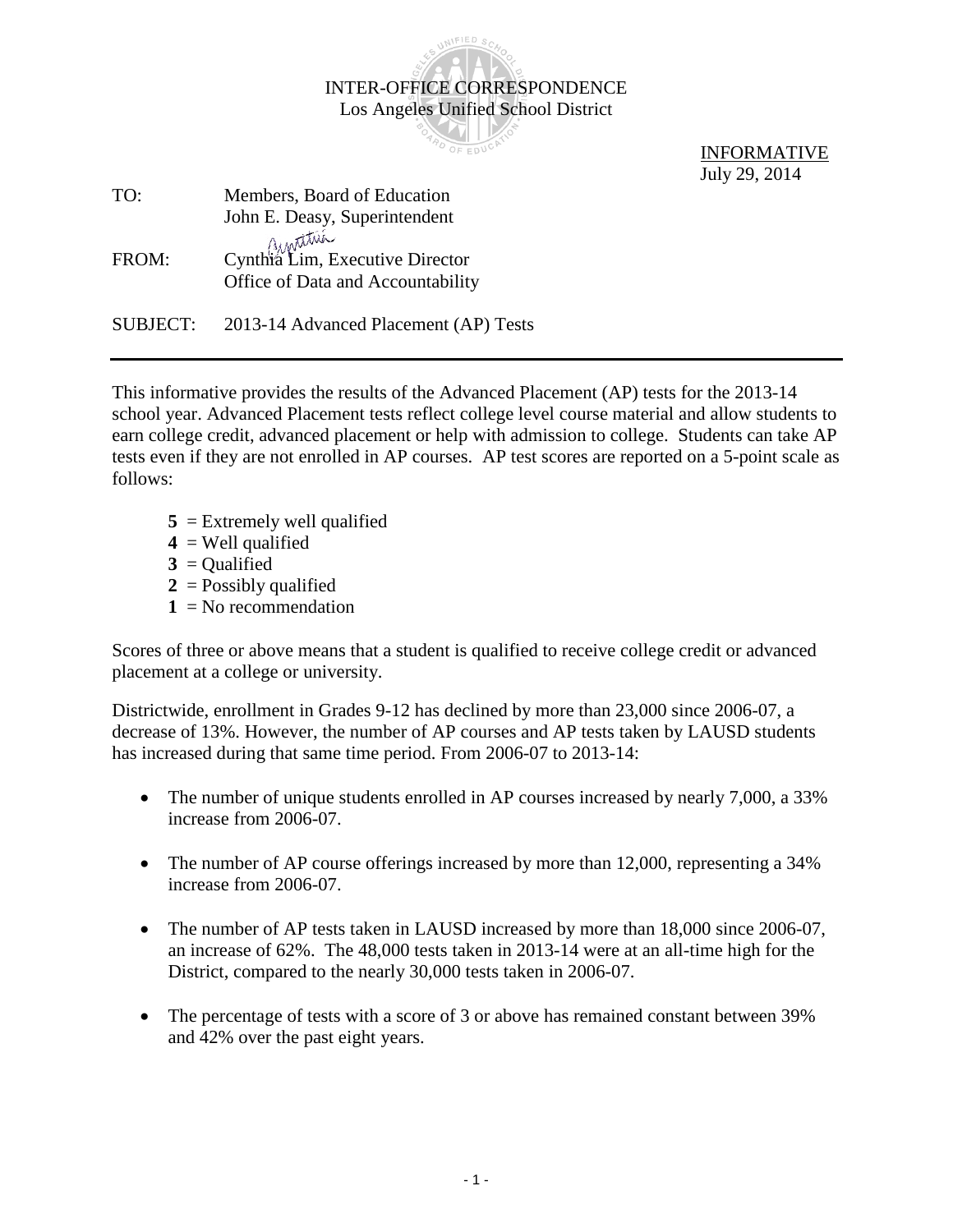|                                               | 2006-07 | 2007-08 | 2008-09 | 2009-10 | $2010 - 11$ | $2011 - 12$ | $2012 - 13$ | $2013 - 14$ | Percent<br>Increase/<br><b>Decrease</b><br>06-07 to<br>$13 - 14$ |
|-----------------------------------------------|---------|---------|---------|---------|-------------|-------------|-------------|-------------|------------------------------------------------------------------|
| Gr 9-12 Enrollment                            | 175,693 | 176,916 | 174,434 | 171,755 | 166,479     | 161, 177    | 148,772     | 152,444     | $-13%$                                                           |
| AP Enrollment*                                | 21,226  | 21,186  | 21,859  | 22,906  | 24,304      | 26,183      | 26,341      | 28,160      | 33%                                                              |
| <b>AP Total Courses</b><br>Enrolled (Gr 9-12) | 35,935  | 35,372  | 36,868  | 37,540  | 39,711      | 42,882      | 44,485      | 48,272      | 34%                                                              |
| <b>AP Tests Taken</b>                         | 29,776  | 28,610  | 32,557  | 35,547  | 38,340      | 41,440      | 45,213      | 48,252      | 62%                                                              |
| Percentage of AP<br>Tests with 3 or<br>Higher | 41.0    | 42.1    | 41.5    | 40.3    | 39.6        | 40.6        | 39.5        | 39.4        | $-1.6$                                                           |

*Table 1: Districtwide Enrollment, AP Enrollment, Courses and Tests Taken*

\*Based on unique student enrollment count

When examined by ethnicity, enrollment in grades 9-12 has declined for each major subgroup since 2006-07 with the sharpest declines in African-American and White students. However, enrollment in AP courses increased for Asian, African-American and Latino students. Latino students increased enrollment in AP courses by over 5,700 students, representing a 47% increase from the number in 2006-07. Enrollment in AP courses increased by 4% for African-American students, compared to 2006-07.

|                        | 2006-07 | 2007-08 | 2008-09 | 2009-10               | $2010 - 11$ | $2011 - 12$ | $2012 - 13$ | $2013 - 14$ | Percent<br>Increase/<br><b>Decrease</b><br>06-07 to<br>$13 - 14$ |  |  |  |  |  |
|------------------------|---------|---------|---------|-----------------------|-------------|-------------|-------------|-------------|------------------------------------------------------------------|--|--|--|--|--|
| Gr 9-12 Enrollment     |         |         |         |                       |             |             |             |             |                                                                  |  |  |  |  |  |
| <b>ALL Ethnicities</b> | 175,693 | 176,916 | 174,434 | 171,755               | 166,479     | 161, 177    | 148,772     | 152,444     | $-13%$                                                           |  |  |  |  |  |
| Asian                  | 6,840   | 6,760   | 6,628   | 6,526                 | 6,326       | 6,712       | 5,865       | 5,910       | $-14%$                                                           |  |  |  |  |  |
| African Am             | 22,533  | 21,726  | 18,578  | 17,325                | 16,085      | 15,020      | 13,424      | 13,835      | $-39%$                                                           |  |  |  |  |  |
| Latino                 | 124,907 | 127,434 | 128,081 | 127, 135              | 124,177     | 120,632     | 114,078     | 115,479     | -8%                                                              |  |  |  |  |  |
| White                  | 15,877  | 15,367  | 14,733  | 14,271                | 13,421      | 13,198      | 9,925       | 11,748      | $-26%$                                                           |  |  |  |  |  |
|                        |         |         |         | <b>AP Enrollment*</b> |             |             |             |             |                                                                  |  |  |  |  |  |
| <b>ALL Ethnicities</b> | 21,226  | 21,186  | 21,859  | 22,906                | 24.304      | 26,183      | 26,341      | 28,160      | 33%                                                              |  |  |  |  |  |
| Asian                  | 2,532   | 2,486   | 3,522   | 3,924                 | 3,849       | 2,858       | 2,652       | 2,593       | 2%                                                               |  |  |  |  |  |
| African Am             | 1,660   | 1,509   | 1,577   | 1,564                 | 1,708       | 1,688       | 1,556       | 1,727       | 4%                                                               |  |  |  |  |  |
| Latino                 | 12,220  | 12,551  | 13,282  | 14,085                | 15,368      | 16,557      | 17,249      | 17,949      | 47%                                                              |  |  |  |  |  |
| White                  | 3,618   | 3,437   | 3,234   | 3,183                 | 3,167       | 3,475       | 3,679       | 3,008       | $-17%$                                                           |  |  |  |  |  |

*Table 2: Enrollment and AP Enrollment by Ethnicity*

All major subgroups except White students increased the number of AP tests taken. Districtwide, the number of test takers increased by 62% since 2006-07. Latino test takers increased by 89%,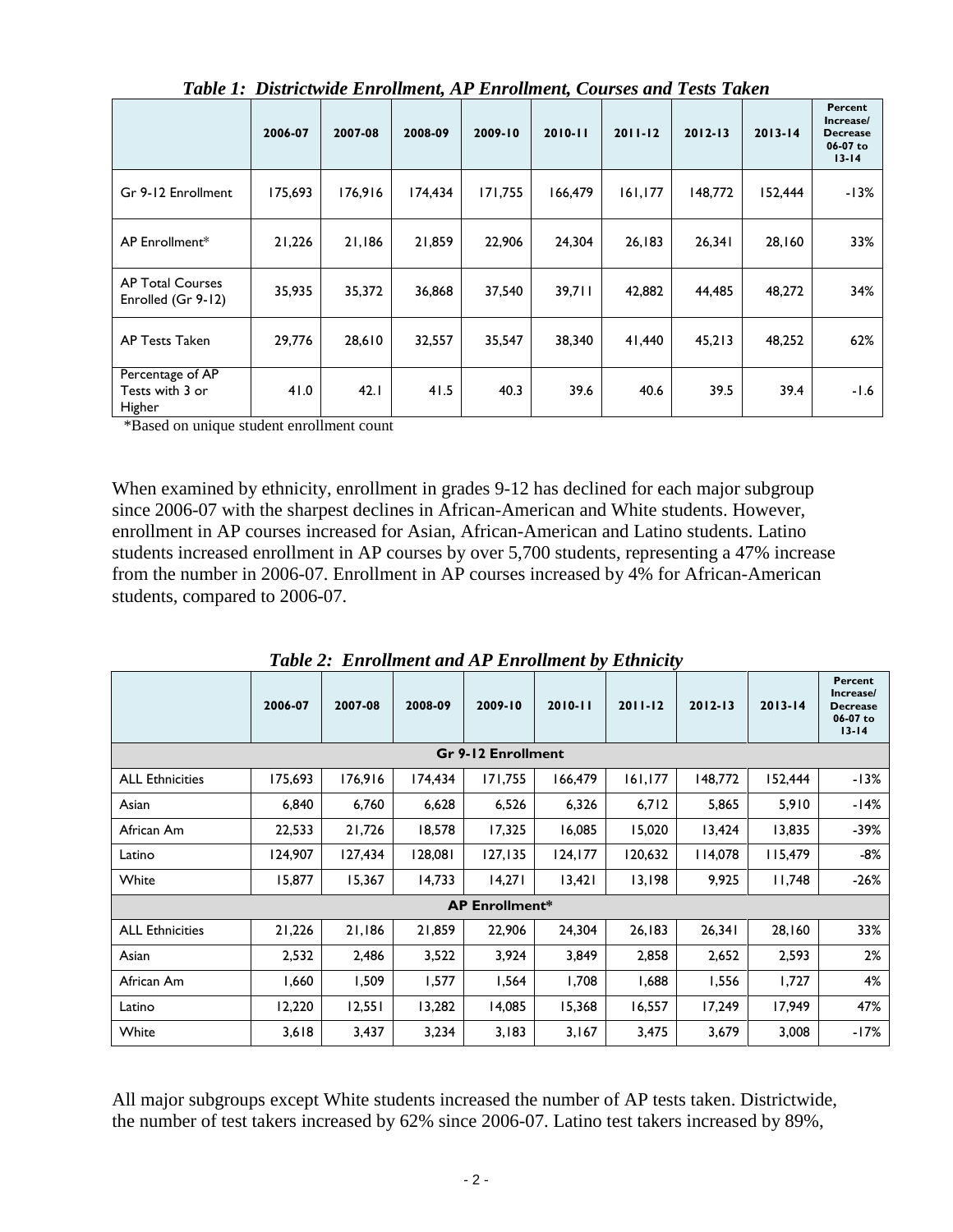from nearly 16,000 in 2006-07 to 30,000 in 2013-14. The number of AP tests taken by African-American students increased by 29%, from 1,770 in 2006-07 to 2,290 in 2013-14.

Of those tests taken in 2013-14, 39.4% districtwide earned scores of 3 or above, meaning students qualified to receive college credit or advanced placement. The percentage of tests with a score of 3 or above has remained constant between 39% and 42% over the past eight years.

Asian and White students had a higher percentage of AP tests with a qualifying score of 3 or more (48% and 62% respectively) in 2013-14, compared to African-American and Latino students (23% and 34% respectively). This achievement gap has not changed over the last eight years. (See Table 3 and Figure 4.)

|                                         | 2006-07 | 2007-08 | 2008-09 | $-20 - 7$<br>2009-10 | $2010 - 11$ | -- הי<br>$2011 - 12$ | $\sim$ , $\sim$<br>$2012 - 13$ | $2013 - 14$ | Percent<br>Increase/<br><b>Decrease</b><br>06-07 to<br>$13 - 14$ |  |  |  |  |  |
|-----------------------------------------|---------|---------|---------|----------------------|-------------|----------------------|--------------------------------|-------------|------------------------------------------------------------------|--|--|--|--|--|
| <b>AP Tests Taken</b>                   |         |         |         |                      |             |                      |                                |             |                                                                  |  |  |  |  |  |
| <b>ALL Ethnicities</b>                  | 29,776  | 28,610  | 32,557  | 35,547               | 38,340      | 41,440               | 45,213                         | 48,252      | 62%                                                              |  |  |  |  |  |
| Asian                                   | 7,037   | 6,745   | 7,172   | 7,626                | 8,130       | 8,369                | 9,006                          | 9,017       | 28%                                                              |  |  |  |  |  |
| African Am                              | 1,770   | 1,684   | 1,890   | 1,990                | 2,070       | 2, 121               | 2,099                          | 2,290       | 29%                                                              |  |  |  |  |  |
| Latino                                  | 15,896  | 15,427  | 18,930  | 21,436               | 23,206      | 24,843               | 27,527                         | 30,110      | 89%                                                              |  |  |  |  |  |
| White                                   | 5,026   | 4,706   | 4,498   | 4,417                | 4,813       | 4,076                | 4,519                          | 4,811       | $-4%$                                                            |  |  |  |  |  |
| Percentage of AP Tests with 3 or Higher |         |         |         |                      |             |                      |                                |             |                                                                  |  |  |  |  |  |
| <b>ALL Ethnicities</b>                  | 41.0    | 42.1    | 41.5    | 40.3                 | 39.6        | 40.6                 | 39.5                           | 39.4        | -1.6                                                             |  |  |  |  |  |
| Asian                                   | 49.6    | 48.0    | 49.8    | 48.3                 | 48.1        | 49.3                 | 46.8                           | 48.3        | $-1.3$                                                           |  |  |  |  |  |
| African Am                              | 23.4    | 24.5    | 23.3    | 26.0                 | 24.4        | 26.5                 | 24.9                           | 23.4        | 0.0                                                              |  |  |  |  |  |
| Latino                                  | 32.5    | 35.4    | 34.6    | 34.4                 | 33.5        | 34.8                 | 34.4                           | 34.4        | 1.9                                                              |  |  |  |  |  |
| White                                   | 62.1    | 62.0    | 64.4    | 61.3                 | 60.8        | 65.2                 | 62.1                           | 62.4        | 0.3                                                              |  |  |  |  |  |

*Table 3: AP Tests and Percentage of AP Tests with 3 or Higher by Ethnicity*

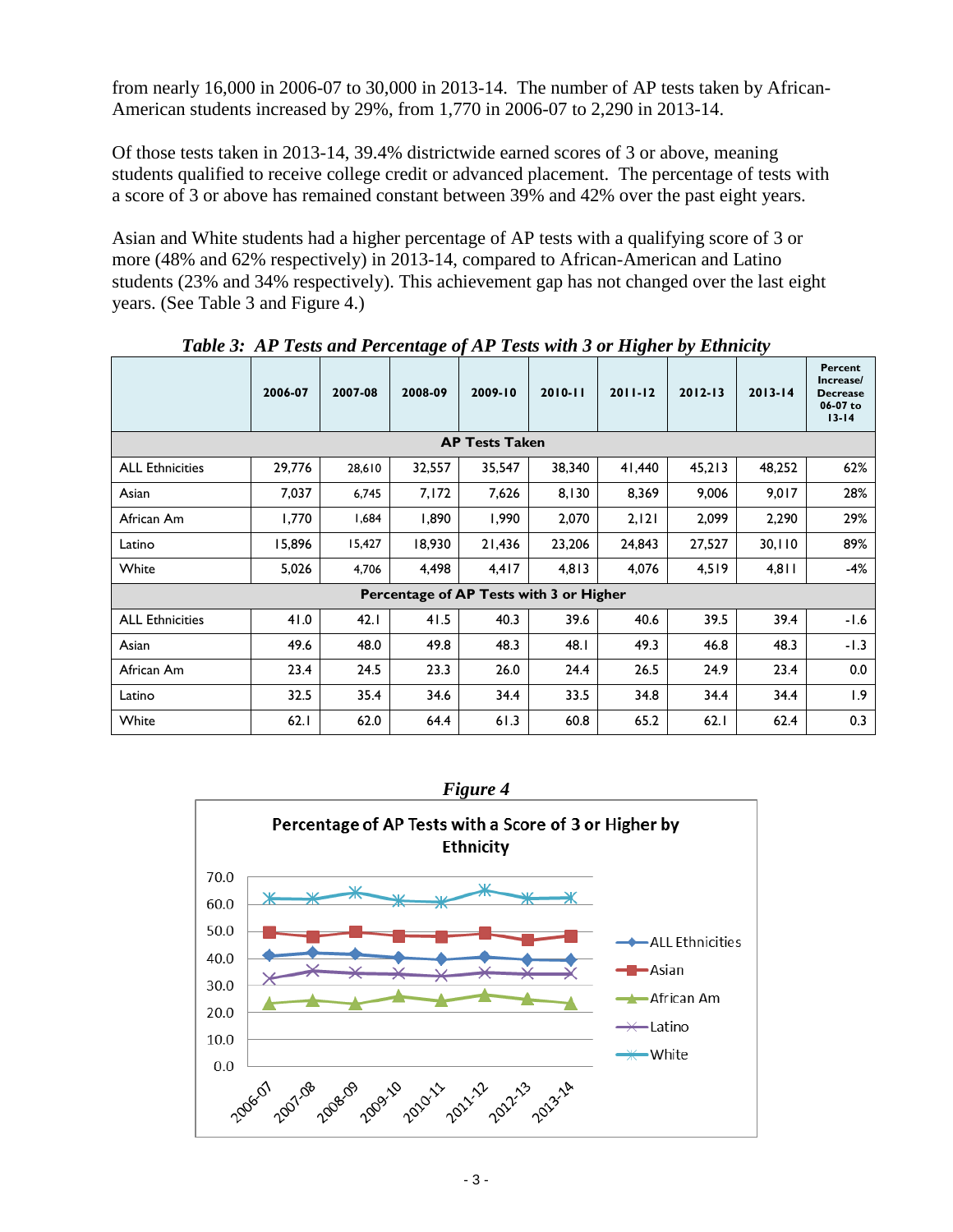Seven comprehensive high schools had the highest percentage of AP tests with scores of 3 or above. The percentages ranged from 58.6% to 71.6%. Six high schools had fewer than 10% of AP tests with a score of 3 or above, as shown in Table 5.

|                                                     |             |            |                |                  | 2012-2013                                          |                                  |                  | 2013-2014                        |                           |  |  |  |  |
|-----------------------------------------------------|-------------|------------|----------------|------------------|----------------------------------------------------|----------------------------------|------------------|----------------------------------|---------------------------|--|--|--|--|
|                                                     |             |            |                | # Tests<br>Given | #AP<br>Tests with<br>$3$ or                        | %AP<br><b>Tests</b><br>with 3 or | # Tests<br>Given | #AP<br><b>Tests</b><br>with 3 or | %AP<br>Tests with<br>3 or |  |  |  |  |
| <b>SCHOOL</b>                                       | <b>LOCN</b> | <b>ESC</b> | <b>BD</b>      |                  | Higher                                             | Higher                           |                  | Higher                           | Higher                    |  |  |  |  |
| <b>HIGHEST PERCENTAGE OF TESTS WITH 3 OR HIGHER</b> |             |            |                |                  |                                                    |                                  |                  |                                  |                           |  |  |  |  |
| <b>VAN NUYS SH</b>                                  | 8893        | N          | 6              | 1,467            | 999                                                | 68.1                             | 1445             | 1035                             | 71.6                      |  |  |  |  |
| <b>CLEVELAND SH</b>                                 | 8590        | N          | 3              | 1230             | 807                                                | 65.6                             | 1370             | 922                              | 67.3                      |  |  |  |  |
| TAFT SH                                             | 8880        | N          | 4              | 943              | 609                                                | 64.6                             | 1177             | 737                              | 62.6                      |  |  |  |  |
| <b>HAMILTON SH-COMPLEX</b>                          | 8686        | W          | $\mathbf{1}$   | 1193             | 736                                                | 61.7                             | 1254             | 775                              | 61.8                      |  |  |  |  |
| <b>BELMONT SH LA TCH PR</b>                         | 8210        | XP         | $\overline{2}$ | 49               | 24                                                 | 49.0                             | 37               | 22                               | 59.5                      |  |  |  |  |
| <b>DOWNTWN BUSINESS MAG</b>                         | 8738        | E          | 2              | 604              | 336                                                | 55.6                             | 711              | 420                              | 59.1                      |  |  |  |  |
| <b>GARFIELD SH</b>                                  | 8679        | E          | $\overline{2}$ | 742              | 325                                                | 43.8                             | 672              | 394                              | 58.6                      |  |  |  |  |
|                                                     |             |            |                |                  | <b>LOWEST PERCENTAGE OF TESTS WITH 3 OR HIGHER</b> |                                  |                  |                                  |                           |  |  |  |  |
| <b>CRENSHAW STEMM MAG</b>                           | 8596        | XP         | $\mathbf{1}$   | 227              | 36                                                 | 15.9                             | 288              | 28                               | 9.7                       |  |  |  |  |
| <b>BERNSTEIN SH STEM</b>                            | 7734        | XP         | 4              | 26               | 6                                                  | 23.1                             | 106              | 10                               | 9.4                       |  |  |  |  |
| CHAVEZ LA ASE                                       | 7717        | ХP         | 6              | 111              | 20                                                 | 18.0                             | 86               | 7                                | 8.1                       |  |  |  |  |
| <b>TORRES ENG &amp; TECH</b>                        | 7773        | XP         | $\overline{2}$ | 109              | 11                                                 | 10.1                             | 114              | 9                                | 7.9                       |  |  |  |  |
| <b>CHAVEZ LA-ARTES</b>                              | 7715        | ХP         | 6              | 52               | 19                                                 | 36.5                             | 51               | 4                                | 7.8                       |  |  |  |  |
| ANGELOU COMM GLOB IS                                | 8563        | E          | 7              |                  |                                                    |                                  | 98               | 4                                | 4.1                       |  |  |  |  |

*Table 5: Highest and Lowest Percentages of AP Tests at 3 or Higher by School*

While one goal is to increase the percentage of AP tests with a score of 3 or higher, a second goal is to maintain or increase the number of AP tests given. Table 6 shows the top 25 schools that increased the number of AP tests and increased the percentage of AP tests with a score of 3 or higher. Ì

|                             |             |            |                |                  | 2012-2013                                     |                                                |                  | 2013-2014                                            |                                            |                                                   |                                                  |
|-----------------------------|-------------|------------|----------------|------------------|-----------------------------------------------|------------------------------------------------|------------------|------------------------------------------------------|--------------------------------------------|---------------------------------------------------|--------------------------------------------------|
| <b>SCHOOL</b>               | <b>LOCN</b> | <b>ESC</b> | <b>BD</b>      | # Tests<br>Given | #AP<br><b>Tests</b><br>with 3<br>or<br>Higher | % AP<br><b>Tests</b><br>with 3<br>or<br>Higher | # Tests<br>Given | #AP<br><b>Tests</b><br>with 3<br><b>or</b><br>Higher | %AP<br><b>Tests</b><br>with 3 or<br>Higher | Increas<br>$e$ in #<br>$\alpha$ f<br><b>Tests</b> | %<br>Increase<br>in<br>Scoring<br>3 or<br>Higher |
| <b>RIVERA LC PERF ARTS</b>  | 7721        | XP         | 7              | 49               | 9                                             | 18.4                                           | 74               | 39                                                   | 52.7                                       | 25                                                | 34                                               |
| SOTOMAYOR LA LARS           | 8577        | XP         | 5              | 52               | $\overline{2}$                                | 3.8                                            | 70               | 18                                                   | 25.7                                       | 18                                                | 22                                               |
| <b>LEGACY SH STEAM</b>      | 8921        | S          | 5              | 13               | 4                                             | 30.8                                           | 99               | 48                                                   | 48.5                                       | 86                                                | 18                                               |
| RIVERA LC COM & TECH        | 7718        | XP         | 7              | 45               | 4                                             | 8.9                                            | 65               | 17                                                   | 26.2                                       | 20                                                | 17                                               |
| MAYWOOD ACADEMY SH          | 8882        | S          | 5              | 276              | 91                                            | 33.0                                           | 297              | 140                                                  | 47.1                                       | 21                                                | 14                                               |
| <b>CARSON ACAD MED ARTS</b> | 7656        | XP         | 7              | 115              | 7                                             | 6.1                                            | 205              | 35                                                   | 17.1                                       | 90                                                | 11                                               |
| SOTOMAYOR LA HADA           | 7707        | XP         | 5              | 100              | 15                                            | 15.0                                           | 138              | 34                                                   | 24.6                                       | 38                                                | 10                                               |
| <b>FREMONT SH</b>           | 8650        | XP         | 7              | 634              | 162                                           | 25.6                                           | 659              | 228                                                  | 34.6                                       | 25                                                | 9                                                |
| RFK UCLA COMM SCH           | 7780        | XP         | $\overline{2}$ | 127              | 31                                            | 24.4                                           | 150              | 50                                                   | 33.3                                       | 23                                                | 9                                                |
| <b>TORRES SOC JST LDSHP</b> | 7777        | XP         | 2              | 162              | 8                                             | 4.9                                            | 232              | 31                                                   | 13.4                                       | 70                                                | 8                                                |
| MIDDLE COLLEGE HS           | 8760        | W          | $\mathbf{1}$   | 100              | 27                                            | 27.0                                           | 132              | 46                                                   | 34.8                                       | 32                                                | $\bf 8$                                          |
| PEARL JOURN/COMM MAG        | 8558        | N          | 3              | 143              | 58                                            | 40.6                                           | 186              | 88                                                   | 47.3                                       | 43                                                | $\overline{7}$                                   |
| <b>FULTON COLLEGE PREP</b>  | 8142        | XP         | 6              | 191              | 49                                            | 25.7                                           | 233              | 75                                                   | 32.2                                       | 42                                                | $\overline{7}$                                   |
| <b>LINCOLN SH</b>           | 8729        | E          | 2              | 514              | 205                                           | 39.9                                           | 551              | 250                                                  | 45.4                                       | 37                                                | $6\phantom{a}$                                   |

*Table 6: Schools that Increased Percentage of Scores of 3 or Above and Maintained or Increased the Number of Tests*